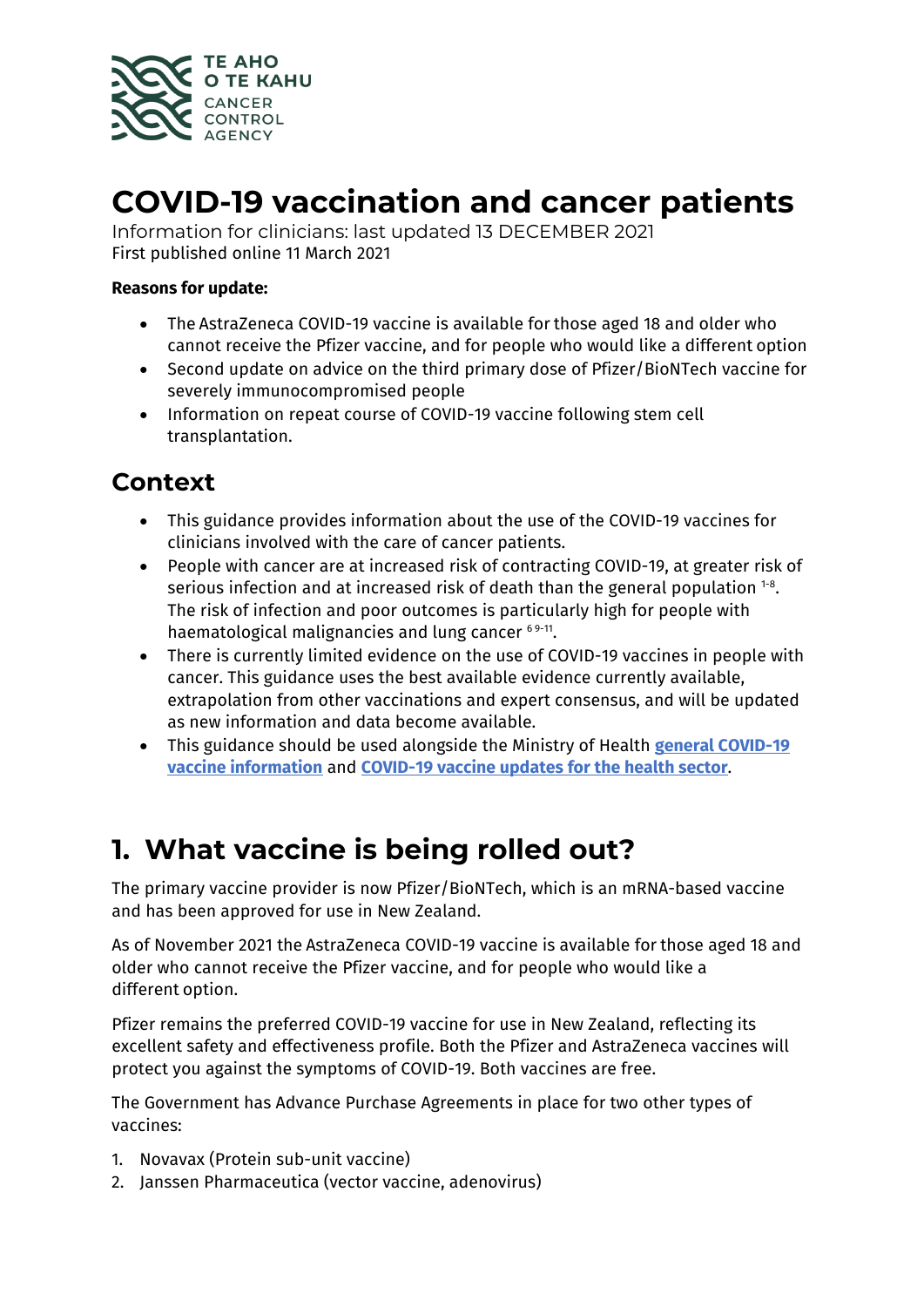All agreements are subject to the vaccines successfully completing clinical trials and being approved by Medsafe.

**None of the vaccines are live virus vaccines**. More information on the types of vaccines is available **[here](https://www.health.govt.nz/our-work/diseases-and-conditions/covid-19-novel-coronavirus/covid-19-vaccines/covid-19-types-vaccines)**.

## **2. Should people with cancer receive the COVID-19 vaccine?**

Yes. Current research from Israel suggests that 90% of patients with solid tumours undergoing active intravenous anticancer treatment exhibited adequate antibody response following two doses of vaccine<sup>12</sup>. Research from the UK indicates poor immunogenicity for cancer patients after a single dose of vaccine; however, this improved considerably following the 2<sup>nd</sup> dose<sup>13</sup>. It is imperative that cancer patients receive the 2<sup>nd</sup> **dose of vaccine in line with manufacturers guidance**.

Given the high risk of severe infection from COVID-19 for people with cancer, the benefits of vaccination are believed to outweigh any uncertainty around vaccine efficacy. The vaccine is currently being rolled out rapidly internationally, including to people with cancer and there have been no reported safety concerns.

International consensus is that people with cancer should be prioritised for COVID-19 vaccination:

- **European Society of Medical Oncology (ESMO) [https://www.esmo.org/covid-19](https://www.esmo.org/covid-19-and-cancer/covid-19-vaccination) [and-cancer/covid-19-vaccination](https://www.esmo.org/covid-19-and-cancer/covid-19-vaccination)**
- **National Comprehensive Cancer Network (NCCN) <https://www.nccn.org/covid-19>**
- **UK Chemotherapy Board [https://b-s-h.org.uk/media/19241/clinician-faqs-and](https://b-s-h.org.uk/media/19241/clinician-faqs-and-guidance-on-covid19-vaccine-for-patients-receiving-sa_.pdf)[guidance-on-covid19-vaccine-for-patients-receiving-sa\\_.pdf](https://b-s-h.org.uk/media/19241/clinician-faqs-and-guidance-on-covid19-vaccine-for-patients-receiving-sa_.pdf)**

In line with other vaccinations, it is possible that people who are severely immunocompromised may not mount as robust an immune response as others. For this reason, consideration should be given to the timing of vaccination in relation to therapy in order to maximise response (as outlined below).

In addition, it is recommended that:

- patients are encouraged to continue **[good infection prevention and control](https://www.health.govt.nz/our-work/diseases-and-conditions/covid-19-novel-coronavirus/covid-19-health-advice-public/protecting-yourself-and-others-covid-19)  [measures](https://www.health.govt.nz/our-work/diseases-and-conditions/covid-19-novel-coronavirus/covid-19-health-advice-public/protecting-yourself-and-others-covid-19)** even after receiving the vaccine, including good hand hygiene and staying away from others who are unwell.
- household and family members should be vaccinated to reduce the risk of infection.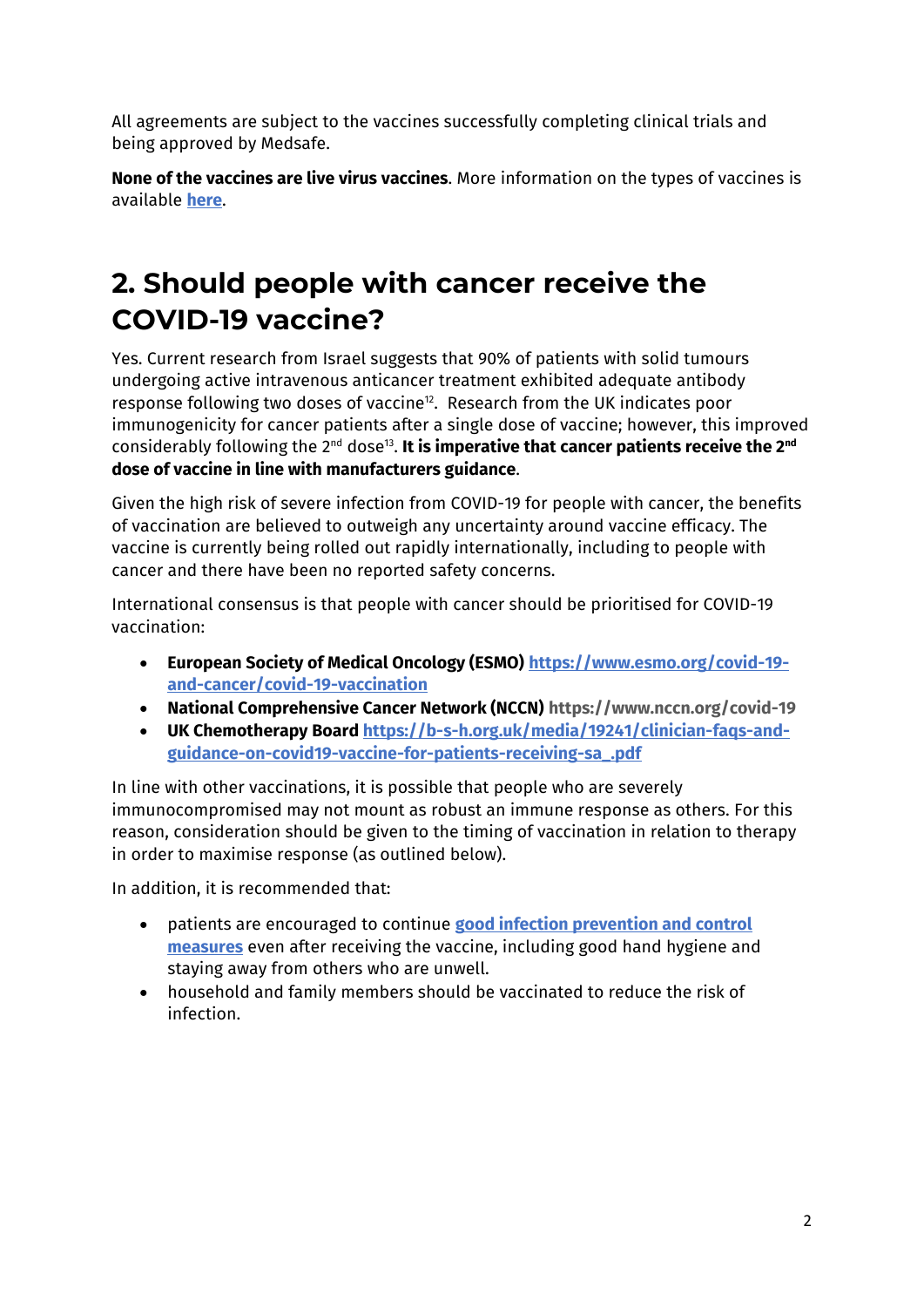## **3. Should severely immunocompromised cancer patients receive a third primary dose of the vaccine?**

There is increasing evidence that people with who are severely immunocompromised may not produce a sufficiently strong immune response after two doses of Pfizer/BioNTech or AstraZeneca COVID-19 vaccine and may gain benefit from a third primary dose, with more significant evidence for those who are severely immunocompromised such as stem cell transplant and solid organ transplant patients<sup>13-21</sup>.

The Ministry of Health COVID-19 Technical Advisory Group has recommended that individuals aged 12 years and older who are severely immunocompromised receive a third primary dose of Pfizer/BioNTech or AstraZeneca COVID-19 vaccine.

Key information is as follows:

- Criteria can be found **[here.](https://www.health.govt.nz/our-work/diseases-and-conditions/covid-19-novel-coronavirus/covid-19-vaccines/covid-19-vaccine-health-advice/covid-19-vaccine-severely-immunocompromised-people)**
- Eligibility is limited to only those who are severely immunocompromised, and clinical judgement is required to apply the eligibility criteria.
- The third primary dose requires a consent and prescription. Some clinicians or DHBs may contact people who are eligible directly, and either arrange prescription or consent for the third primary dose, or suggest they attend their primary care provider.
- This is a third primary dose and is **not** considered a booster dose. This means that those who receive a third primary dose are also eligible for a booster dose after 6 months. More information on booster doses can be found **[here](https://www.health.govt.nz/our-work/diseases-and-conditions/covid-19-novel-coronavirus/covid-19-vaccines/covid-19-vaccine-boosters)**.
- Primary care visits for the third primary dose are free to those who are severely immunocompromised.

The roll out of the third primary dose is being managed by the Ministry of Health. Further details will be updated on the **[Ministry of Health website](https://www.health.govt.nz/our-work/diseases-and-conditions/covid-19-novel-coronavirus/covid-19-vaccines/covid-19-vaccine-information-health-professionals/covid-19-vaccine-operating-and-planning-guidelines#third)**.

## **4. Is there an optimal time to administer the vaccine relative to cancer treatment?**

The patient's ability to mount an immune response should be considered regarding timing of vaccination. However, in the context of the globally more common and more transmissible Delta variant, the decision around timing may fall in favour of vaccination even in the setting of significant immunosuppression. This is particularly relevant in the context of community transmission.

#### **Critical cancer treatment should not be held or paused for vaccinations.**

#### **Considerations for those on cytotoxic chemotherapy for solid tumours**

There is limited data on the optimal timing of vaccination in relation to chemotherapy  $^{22}$  $24$ . If there is the option of choosing the timing of the vaccination, it is recommended to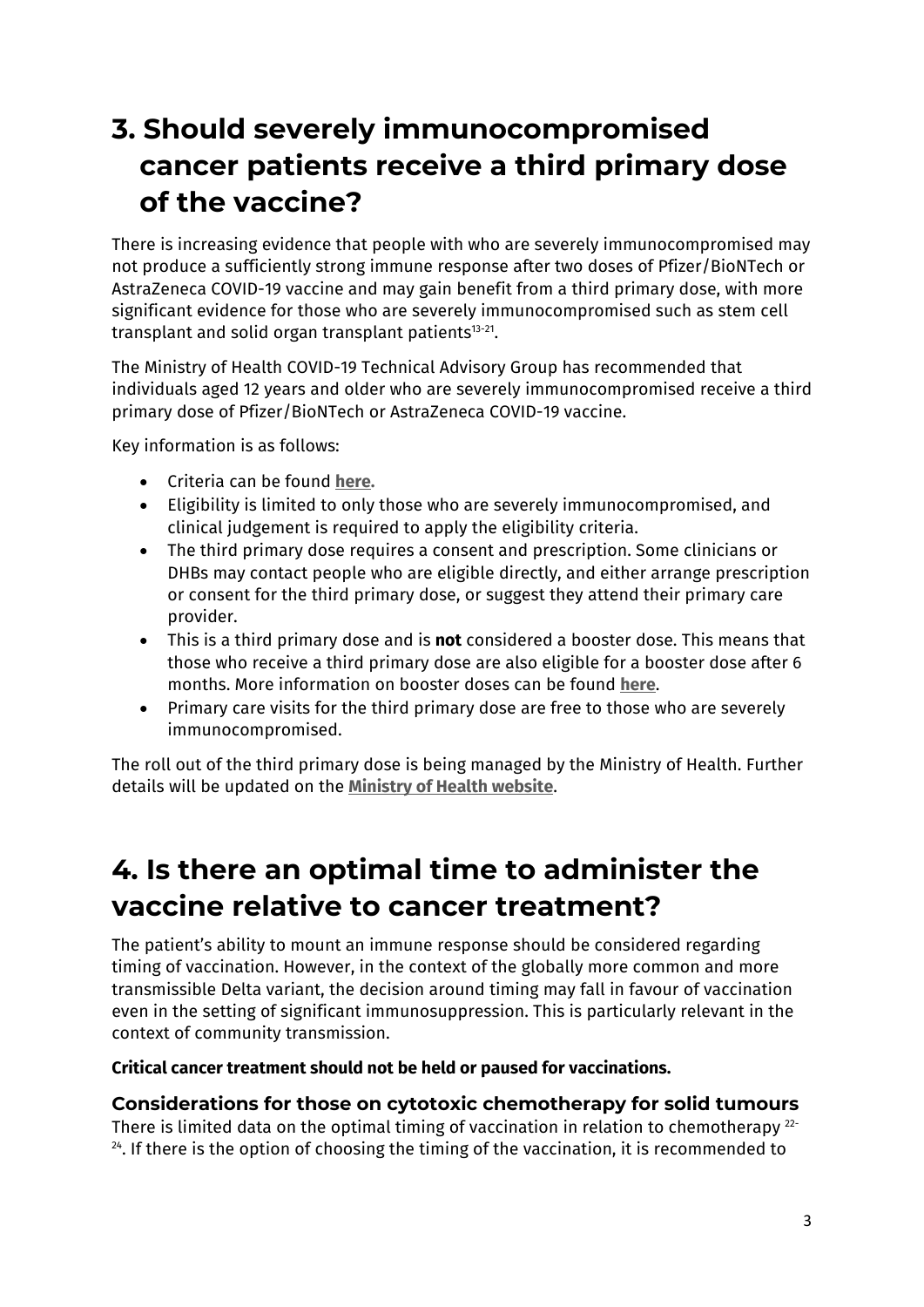deliver the vaccine at the furthest point from the immunosuppressing effect of cytotoxic treatment during a given cycle.

- If feasible, for patients planned for but not yet on immunosuppressive cancer therapy, time first dose of vaccine to be at least 2 weeks prior to initiation of therapy, if that does not delay commencing therapy, to maximise time for seroconversion.
- If feasible, for patients already on cytotoxic chemotherapy, time first dose of vaccine in between chemotherapy cycles, away from nadir.
- If feasible, for patients completing cytotoxic therapy, time first dose of vaccine to be given after therapy complete and nadir resolved <sup>22</sup>.

If the above is not feasible then the recommendation is to avoid giving the COVID-19 vaccine on the same day as chemotherapy, noting that this is based on extrapolated information (from influenza vaccine) on efficacy of the vaccine rather than safety <sup>25</sup>.

#### **Considerations for those on immune checkpoint inhibitors**

There is limited data on the immunogenicity of mRNA vaccines in people with cancer on immune checkpoint inhibitors (ICIs). An Israeli study of cancer patients being treated with ICIs found that there were no immune-related side effects amongst 134 patients who received two doses of the COVID-19 vaccine, and the side-effect profile was similar for cancer patients and for healthy controls<sup>26</sup>.

There is a theoretical risk of exacerbated immune-related adverse events in patients receiving immune checkpoint inhibitors; however, subsequent studies of the influenza vaccine have not reproduced the adverse events initially raised <sup>27-29</sup>.

The only currently listed contraindication to administering the Pfizer vaccine is hypersensitivity to the active substance or to any of the excipients listed on the Medsafe datasheet **<https://www.medsafe.govt.nz/profs/Datasheet/c/comirnatyinj.pdf>**

It is recommended that patients on immune checkpoint inhibitors receive the COVID-19 vaccine.

#### **Considerations for cancer-related surgery**

There are no specific timing recommendations for vaccine efficacy for people undergoing cancer surgery.

However, given that potential side-effects of the vaccine may be difficult to distinguish from potential post-operative complication symptoms (eg fever), it is recommended that major surgery should occur separately to vaccine administration, by a few days to a week.

#### **Considerations for those with haematological malignancy**

If feasible, patients requiring treatment for a haematological malignancy should be vaccinated at least two weeks before immunosuppressive treatments, **but this should not delay urgent treatment**.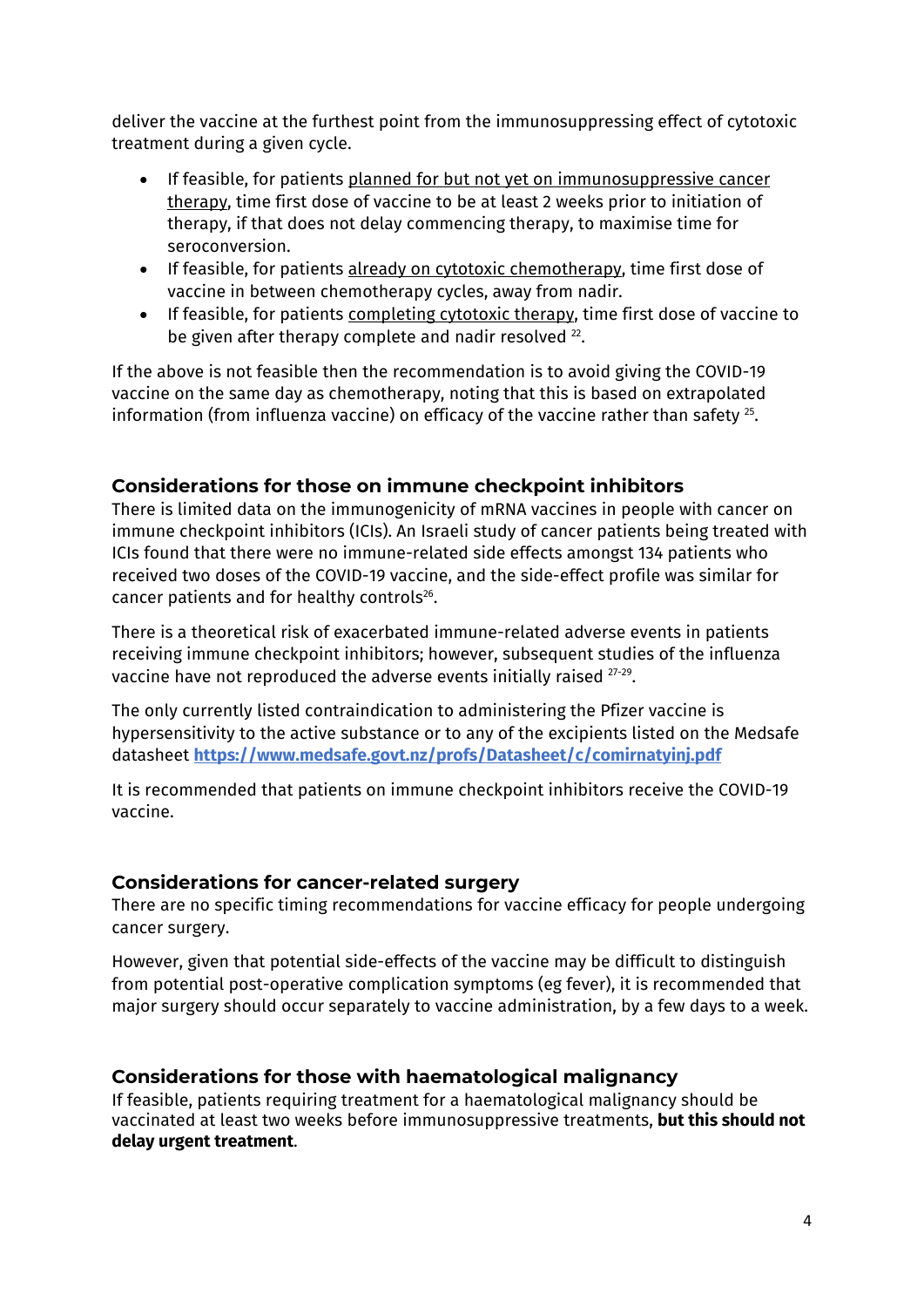Given the high mortality associated with COVID-19 infection patients with haematological malignancies, the benefit of vaccination is considered to outweigh the risk of impaired immune response in this patient group.

#### **For all immunosuppressed/immunocompromised patients receiving the vaccine, it is essential to advise that they may not be protected by COVID-19 vaccination, and that they must adhere closely to hand hygiene, physical distancing and mask-wearing guidance.**

The Haematology Society of Australia and New Zealand have released **[a consensus](https://www.hsanz.org.au/news/10054698)  [position statement regarding COVID-19 vaccination in haematology patients.](https://www.hsanz.org.au/news/10054698)**

#### **Considerations for people receiving B-cell depleting therapy or who have recently undergone stem cell transplantation**

Previous advice was that vaccination should be delayed for at least three months after B cell depleting therapy or stem cell transplantation.

While patients with haematological malignancy and immunosuppression may not mount an adequate immune response to vaccination, some will<sup>20 30 31</sup> and there are minimal known additional safety concerns in this group. Overall, the risk/benefit of vaccination is thought to weigh in favour of vaccination considering the risk of community transmission with the highly transmissible Delta COVID-19 variant.

The following advice takes into account the context of the delta variant and community transmission.

For people currently or recently receiving B-cell depleting therapy":

- If therapy can safely be deferred by at least 5 weeks without compromising outcomes, defer treatment (to allow for two vaccine doses 3 weeks apart, plus two weeks after the second dose)
- If treatment is urgent, proceed with treatment and vaccinate as soon as possible during treatment
- If currently receiving treatment, or if patient received anti-B-cell monocolonal antibodies, bispecific T cell engager (BiTE) therapy or CAR T-cell therapy within the last year, proceed with vaccination.

For autologous stem cell transplantation:

• Vaccinate after neutrophil and platelet engraftment

For allogeneic stem cell transplantation:

• Vaccinate from day 90 (even if still on immunosuppression, although vaccine responses likely to be reduced)

<span id="page-4-0"></span><sup>1</sup> For example, rituximab, obinutuzumab, venetoclax, BTK inhibitor, anti-B-cell BiTE therapy or anti-B-cell CAR T-cell therapy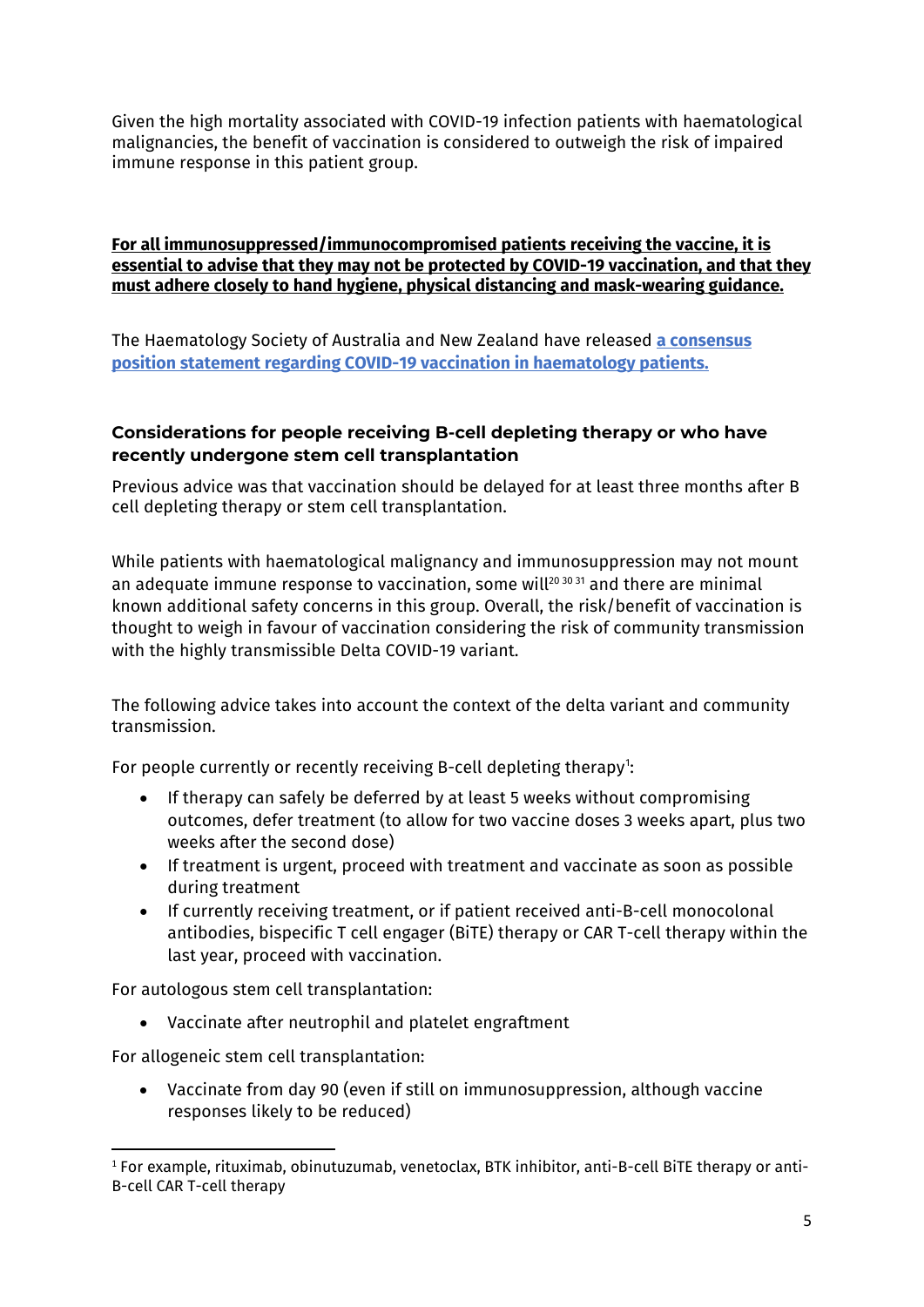Australia and New Zealand Transplant and Cellular Therapies (ANZTCT) have also produced COVID-19 vaccine information that can be found **[here.](https://anztct.org.au/anztct-covid-19-vaccination-position-statement/)**

#### **Repeating primary immunisation after haematopoietic stem cell transplantation (HSCT)**

The Immunisation Advisory Centre (IMAC) have released guidelines for adults who have received either an autologous or allogeneic graft. These guidelines outline that the recommended COVID-19 vaccine schedule should be followed from 3 months post-HSCT.

Patients undergoing autologous or allogeneic stem cell transplantation can lose immunity entirely. Therefore, those undergoing autologous or allogeneic stem cell transplantation after receiving at least one primary COVID-19 vaccine dose, can be offered a repeat of the entire primary COVID-19 vaccine course (being a total of 3 primary doses), if eligible as severely immunocompromised. Guidance has been released by the Immunisation Advisory Centre (IMAC) who state that the repeat schedule can be given from 3 months most HSCT.

Te Aho o Te Kahu has confirmed with the Ministry of Health that documentation of consent and prescription is required for this use of the COVID-19 vaccine, as for other offlabel uses.

Guidelines available **[here](https://www.immune.org.nz/sites/default/files/resources/Written%20Resources/ProgrammeHsctAdultImac20210715V01Final.pdf)** and found on the IMAC **[website.](https://www.immune.org.nz/resources/written-resources)**

More information available in the **[Ministry of Health immunisation handbook](https://www.health.govt.nz/our-work/immunisation-handbook-2020/4-immunisation-special-groups#4-3)**.

## **5. Should I test antibody levels to see if my patient has responded to vaccination?**

The routine testing for antibodies is not currently recommended.

## **6. What about patients with bleeding disorders or on anticoagulation?**

The Haematology Society of Australia and New Zealand have released **[guidance on](https://www.hsanz.org.au/news/10054698)  [vaccine administration in patients with bleeding risk.](https://www.hsanz.org.au/news/10054698)** Key considerations include:

- patients on standard anticoagulation with warfarin can receive intra-muscular injections if the most recent INR is ≤3.0
- patients with thrombocytopenia may bleed or bruise at the site of the injection site. To reduce this risk, it is recommended that the platelet count is kept ≥30x109 /L and that prolonged pressure at the injection site is applied for five minutes.

**The [Immunisation Handbook](https://www.health.govt.nz/publication/immunisation-handbook-2020) also has general guidance on vaccine administration for patients with thrombocytopenia, bleeding disorders or who are on anticoagulant therapy.**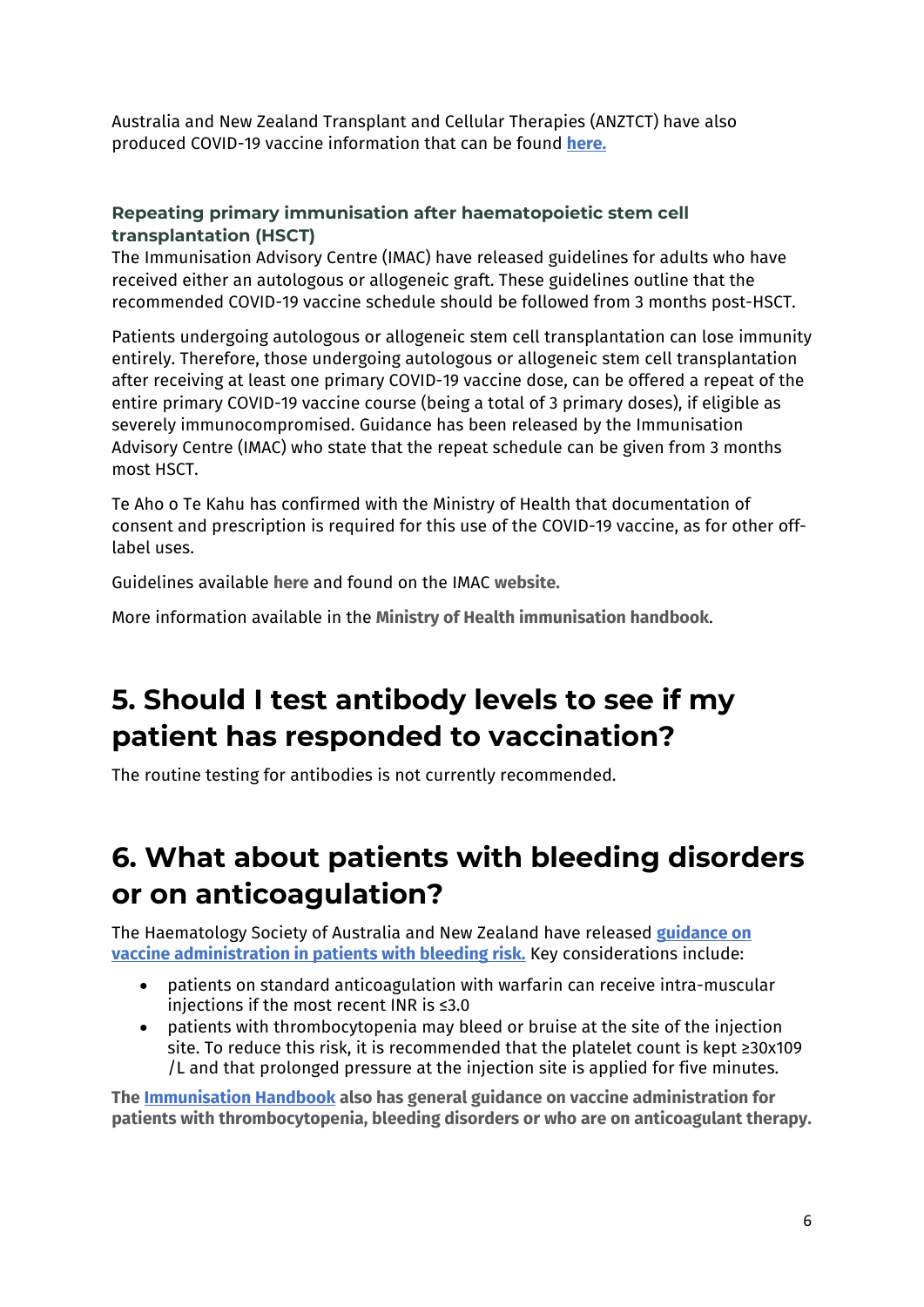## **7.Can people on clinical trials receive the vaccine?**

There are no general limitations on COVID-19 vaccination for patients enrolled in clinical trials. If a limitation is specifically stated in the study protocol inclusion/exclusion criteria this should be discussed with the study Primary Investigator and the patient<sup>33</sup>.

## **8. Should children with cancer receive the COVID-19 vaccine?**

The Pfizer/BioNTech vaccine is now approved for 12–15-year-olds, as of 21 June 2021.

It is recommended that household contacts and caregivers of children with cancer receive the vaccine when available.

## **9. Are there any considerations for people with a history of cancer?**

People who have been discharged from oncology and haematology services can receive the vaccine when offered.

## **10. Are there any considerations for people with lymphoedema?**

People with lymphoedema of the arm are advised to get the vaccine in the other arm<sup>34</sup>.

As a precaution, people at risk of lymphoedema (e.g. people who have had axillary node clearance) should also receive the vaccine in the unaffected limb if possible.

## **11. Are there considerations for people undergoing radiological imaging following vaccination?**

Following vaccination with the COVID-19 vaccine some people may develop an immune response that results in axillary lymphadenopathy<sup>35</sup>. This may show up on radiological imaging, including routine breast imaging, and could cause diagnostic confusion. On balance of risk, the Royal Australian and New Zealand College of Radiologists and Breastscreen Aotearoa **do not** recommend delaying breast screening35 36. Patients with unilateral axillary lymphadenopathy should be managed on a case-by-case basis.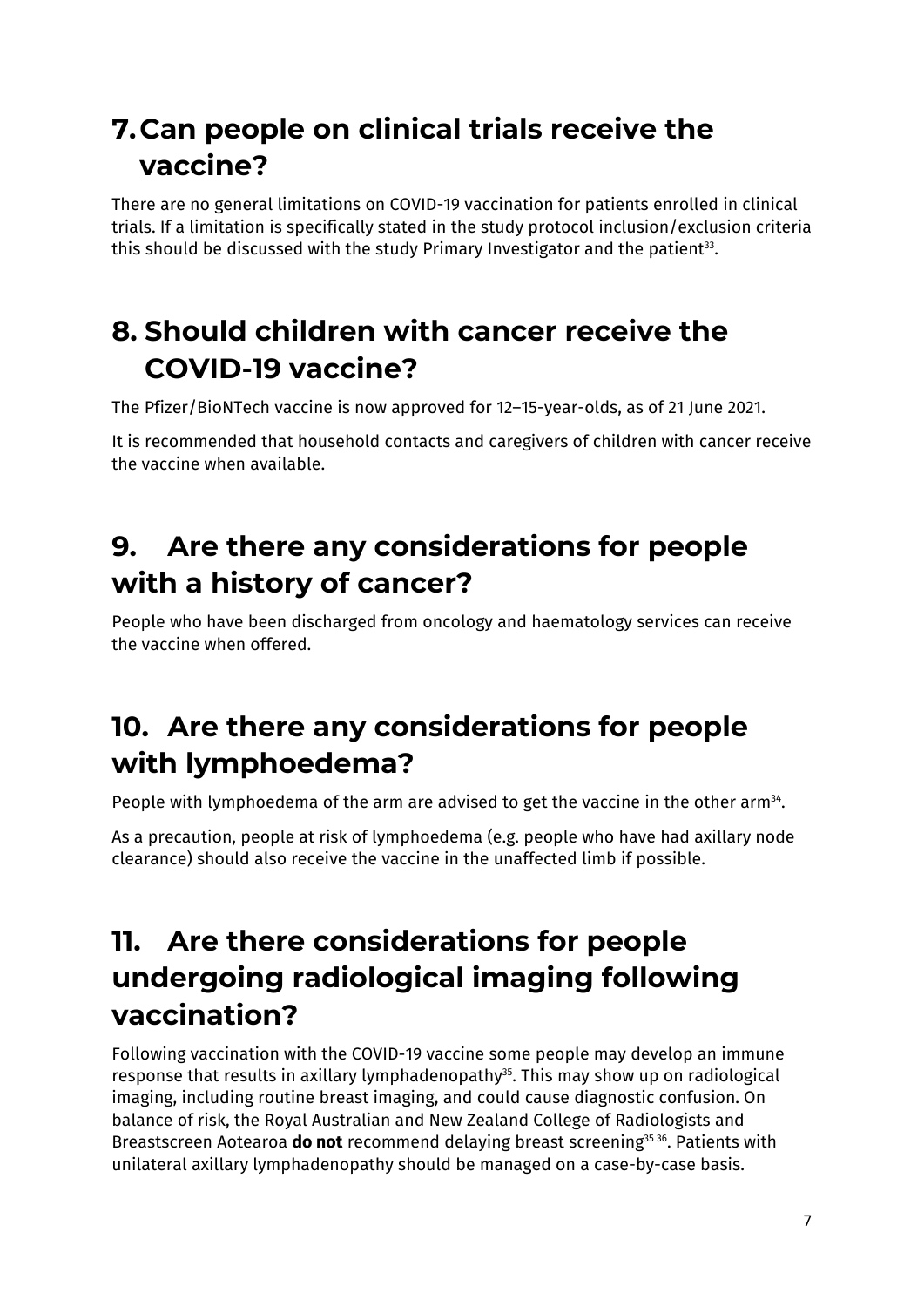Transient FDG uptake in normal lymph nodes is known to occur following multiple different intramuscular vaccinations<sup>37-39</sup>. This phenomenon is now being seen with the COVID-19 vaccination 40 41 and given the large-scale rollout of the COVID-19 vaccination, may be observed more frequently. Clinicians should take this into consideration when planning PET/CT scans and when interpreting results. When receiving a PET/CT scan, patients should be asked if they have received a vaccination and in which arm. Additional information: **<https://covid.immune.org.nz/faq/can-i-have-covid-19-vaccination-ct-scan>**

### **12. FAQs for people with cancer**

Public facing information will be published **[here.](https://teaho.govt.nz/cancer/covid19)**

This will include the following FAQs, along with links to the general Ministry of Health page.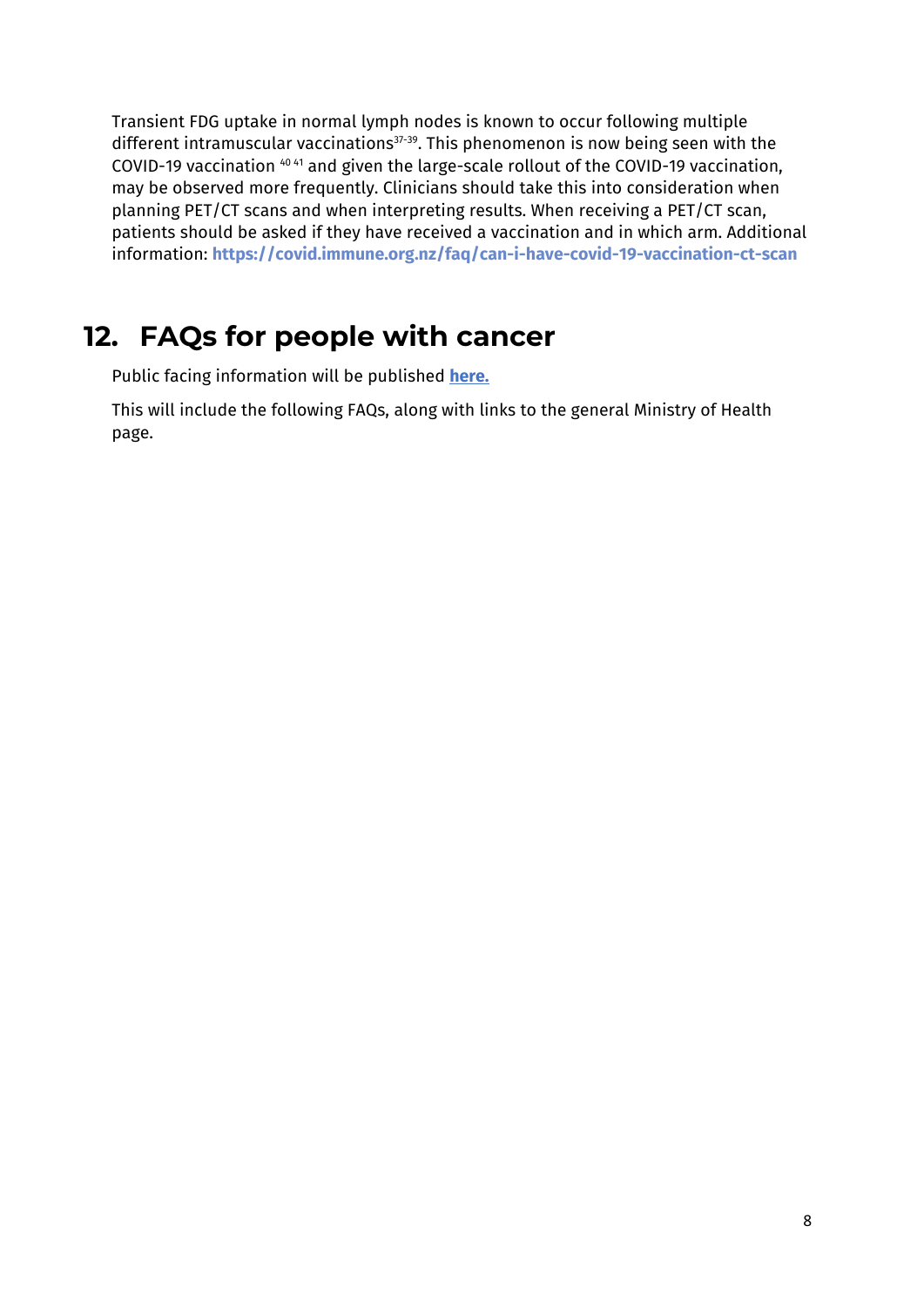# **Frequently Asked Questions (FAQs)**

# People with cancer and the COVID-19 vaccines

### **Are people with cancer more vulnerable to COVID-19 than the general population?**

People with cancer are at an increased risk of getting COVID-19 and have a greater risk of serious infection if they do get COVID-19.

#### **What are the side effects of the vaccine for people with cancer?**

The general information on side-effects from the COVID-19 vaccine can be found **[here.](https://www.health.govt.nz/our-work/diseases-and-conditions/covid-19-novel-coronavirus/covid-19-vaccines/covid-19-getting-vaccine/covid-19-what-expect-your-vaccination#after)**

There is currently no evidence that people with cancer experience different or worse side effects than the general population.

### **Should I get the COVID-19 vaccine if I am currently receiving cancer treatment?**

Yes.

Talk to your cancer doctor, as depending on what treatment you are on, they may want to time the vaccine to be delivered at a certain point in your treatment cycle.

#### **Will the COVID-19 vaccine affect or interact with cancer treatments?**

There is no evidence currently to suggest that the COVID-19 vaccine interacts with cancer treatments.

Decisions around timing of the vaccine are about making sure the vaccine is as effective as possible, rather than concerns around how it will interact with cancer treatments.

### **I had cancer 5 years ago, is it OK for me to get the vaccine?**

If you have finished your cancer treatment and have been discharged from your hospital specialist, you should get the vaccine when it is offered to you.

If you have any concerns you can discuss these with your GP.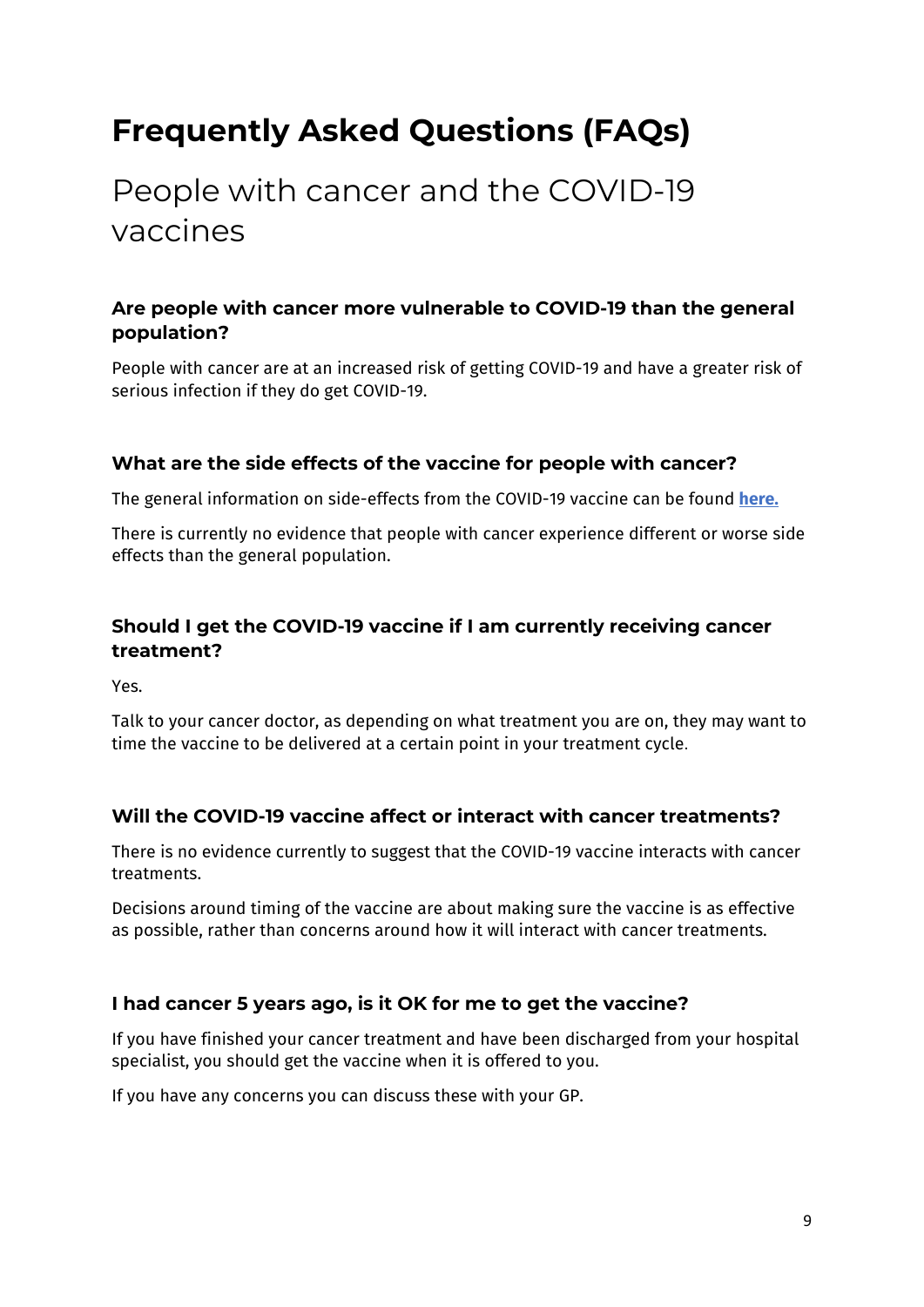#### **Who should people with cancer talk to about receiving the COVID-19 vaccine?**

We recommend that you talk to your cancer doctor if you have questions or concerns.

If you have been discharged from hospital services, we recommend you talk to your GP if you have questions or concerns.

### **Do I need a third primary dose of the COVID-19 vaccine?**

The Ministry of Health has recommended that individuals aged 12 years and older who are severely immunocompromised receive a third primary dose of Pfizer/BioNTech or AstraZeneca COVID-19 vaccine.

Not all cancer patients are recommended to have a third dose, as only some will be severely immunocompromised.

Your cancer doctor or your primary care practitioner will use the Ministry of Health criteria to help you find out if you are eligible.

Criteria can be found **[here.](https://www.health.govt.nz/our-work/diseases-and-conditions/covid-19-novel-coronavirus/covid-19-vaccines/covid-19-vaccine-health-advice/covid-19-vaccine-severely-immunocompromised-people)**

### **If I have a third primary dose of the COVID-19 vaccine should I still get a booster after 6 months?**

Yes.

The third dose is **not** considered a booster dose. This means that if you have a third primary dose, you are also eligible for a booster dose after 6 months.

More information on booster doses can be found **[here](https://www.health.govt.nz/our-work/diseases-and-conditions/covid-19-novel-coronavirus/covid-19-vaccines/covid-19-vaccine-boosters)**.

### **What is the difference between a third primary dose and a booster?**

A third primary dose is only recommended for people with cancer who are severely immunocompromised. This is to give your immune system a better chance of building protection to COVID-19. Your cancer doctor or primary care practitioner can help you work out if you need a third primary dose.

A booster dose is available to the general population six months after your primary vaccine doses. This is because it is likely that the immunity from the vaccine will slowly reduce over time.

Those who have a third primary dose are also eligible for a booster.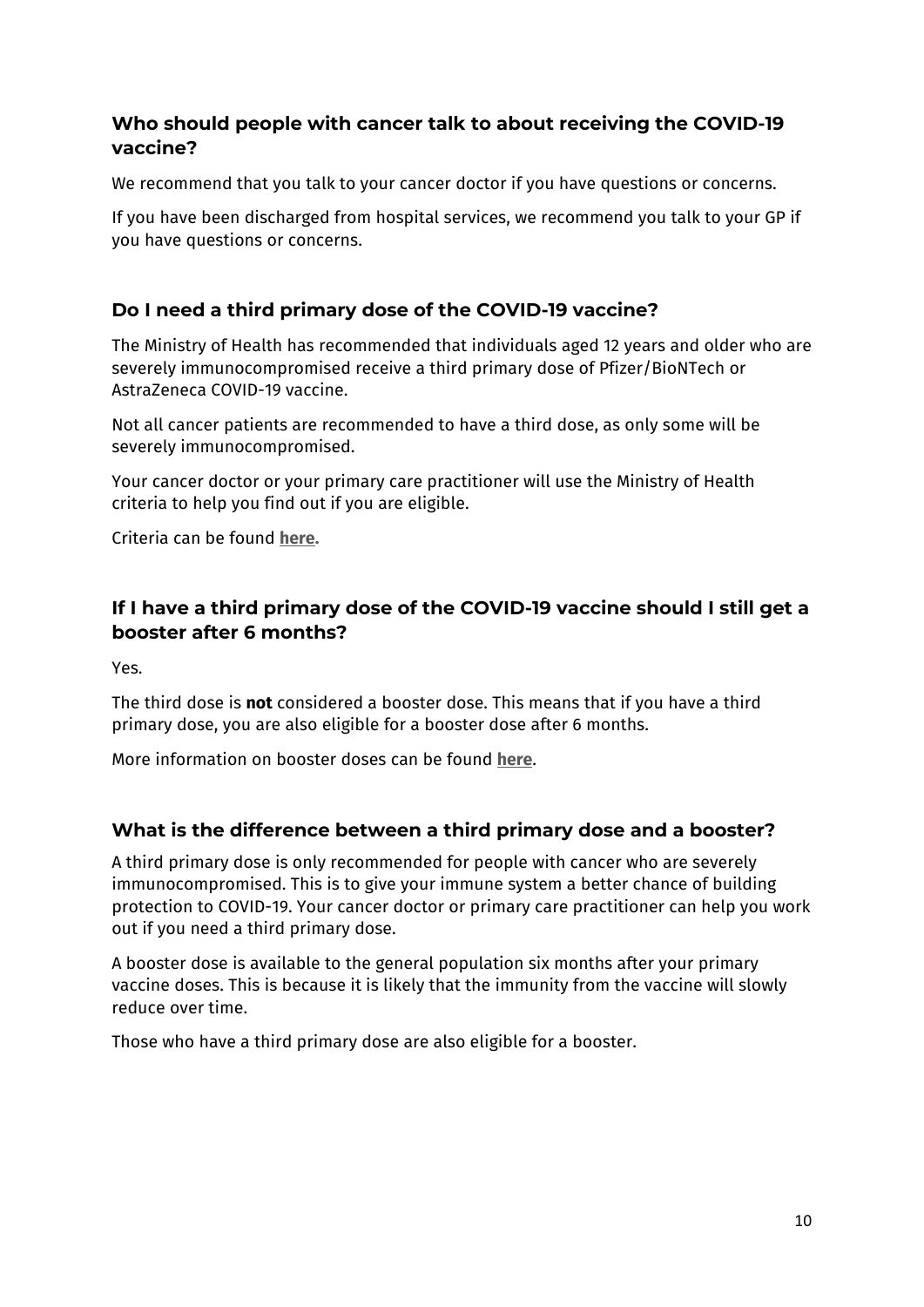## **Authors and reviewers**

The advice was drafted by Te Aho o Te Kahu, the Cancer Control Agency and has been reviewed and endorsed by Cancer Agency COVID Agile Response Team (CACART) and the Ministry of Health.

Members of CACART:

- Diana Sarfati National Director of Cancer and Chief Executive of Te Aho o Te Kahu
- Christopher Jackson Medical Oncologist
- Claire Hardie Chair of the National Radiation Oncology Working Group
- Elinor Millar Public Health Physician, Te Aho o Te Kahu
- Mary-Ann Hamilton Clinical Nurse Specialist
- Michelle Mako Equity Director, Te Aho o Te Kahu
- Mark Winstanley Paediatric Oncologist
- Myra Ruka Haematologist
- Nisha Nair Public Health Physician, Te Aho o Te Kahu
- Richard North Chair of the National Medical Oncology Working Group
- Robert Weinkove Haematologist
- Tom Middlemiss Palliative Care Physician

Additional advice and review from:

- Humphrey Pullon Haematologist
- Simon Pointer National Pharmacist, Te Aho o Te Kahu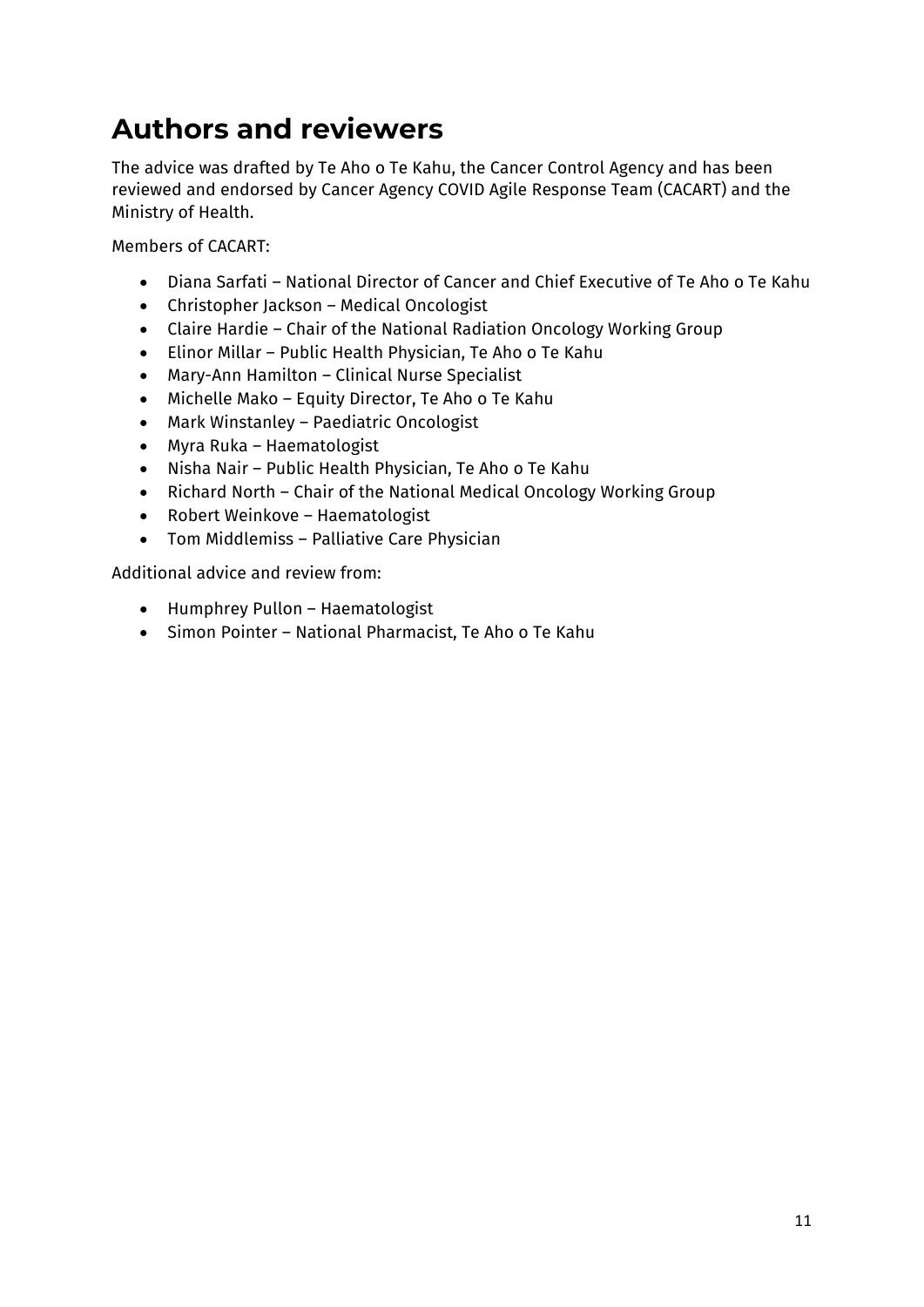### **References**

- 1. Tian Y, Qiu X, Wang C, et al. Cancer associates with risk and severe events of COVID‐19: A systematic review and meta‐analysis. *International journal of cancer* 2021;148(2):363-74.
- 2. Liang W, Guan W, Chen R, et al. Cancer patients in SARS-CoV-2 infection: a nationwide analysis in China. *The lancet oncology* 2020;21(3):335-37.
- 3. Yang F, Shi S, Zhu J, et al. Clinical characteristics and outcomes of cancer patients with COVID‐19. *Journal of medical virology* 2020;92(10):2067-73.
- 4. Rüthrich MM, Giessen-Jung C, Borgmann S, et al. COVID-19 in cancer patients: clinical characteristics and outcome—an analysis of the LEOSS registry. *Annals of hematology* 2020:1-11.
- 5. Desai A, Gupta R, Advani S, et al. Mortality in hospitalized patients with cancer and coronavirus disease 2019: A systematic review and meta‐analysis of cohort studies. *Cancer* 2020
- 6. Wang Q, Berger NA, Xu R. Analyses of Risk, Racial Disparity, and Outcomes Among US Patients With Cancer and COVID-19 Infection. *JAMA oncology* 2020
- 7. García-Suárez J, De La Cruz J, Cedillo Á, et al. Impact of hematologic malignancy and type of cancer therapy on COVID-19 severity and mortality: lessons from a large population-based registry study. *Journal of hematology & oncology* 2020;13(1):1-12.
- 8. Kuderer NM, Choueiri TK, Shah DP, et al. Clinical impact of COVID-19 on patients with cancer (CCC19): a cohort study. *The Lancet* 2020;395(10241):1907-18.
- 9. Williamson EJ, Walker AJ, Bhaskaran K, et al. Factors associated with COVID-19-related death using OpenSAFELY. *Nature* 2020;584(7821):430-36. doi: 10.1038/s41586-020-2521-4
- 10. Venkatesulu BP, Chandrasekar VT, Girdhar P, et al. A systematic review and meta-analysis of cancer patients affected by a novel coronavirus. *medRxiv* 2020
- 11. Vijenthira A, Gong IY, Fox TA, et al. Outcomes of patients with hematologic malignancies and COVID-19: a systematic review and meta-analysis of 3377 patients. *Blood, The Journal of the American Society of Hematology* 2020;136(25):2881-92.
- 12. Massarweh A, Eliakim-Raz N, Stemmer A, et al. Evaluation of Seropositivity Following BNT162b2 Messenger RNA Vaccination for SARS-CoV-2 in Patients Undergoing Treatment for Cancer. *JAMA Oncology* 2021 doi: 10.1001/jamaoncol.2021.2155
- 13. Monin L, Laing AG, Muñoz-Ruiz M, et al. Safety and immunogenicity of one versus two doses of the COVID-19 vaccine BNT162b2 for patients with cancer: interim analysis of a prospective observational study. *The Lancet Oncology* 2021;22(6):765-78. doi: 10.1016/S1470-2045(21)00213-8
- 14. Longlune N, Nogier MB, Miedougé M, et al. High immunogenicity of a messenger RNA-based vaccine against SARS-CoV-2 in chronic dialysis patients. *Nephrology Dialysis Transplantation* 2021;36(9):1704-09. doi: 10.1093/ndt/gfab193
- 15. Espi M, Charmetant X, Barba T, et al. Justification, safety, and efficacy of a third dose of mRNA vaccine in maintenance hemodialysis patients: a prospective observational study. *medRxiv* 2021:2021.07.02.21259913. doi: 10.1101/2021.07.02.21259913
- 16. Werbel WA, Boyarsky BJ, Ou MT, et al. Safety and Immunogenicity of a Third Dose of SARS-CoV-2 Vaccine in Solid Organ Transplant Recipients: A Case Series. *Annals of Internal Medicine* 2021 doi: 10.7326/L21-0282
- 17. Kamar N, Abravanel F, Marion O, et al. Three Doses of an mRNA Covid-19 Vaccine in Solid-Organ Transplant Recipients. *New England Journal of Medicine* 2021;385(7):661-62. doi: 10.1056/NEJMc2108861
- 18. Chodick G, Tene L, Rotem RS, et al. The Effectiveness of the Two-Dose BNT162b2 Vaccine: Analysis of Real-World Data. *Clinical Infectious Diseases* 2021 doi: 10.1093/cid/ciab438
- 19. Tenforde MW, Patel MM, Ginde AA, et al. Effectiveness of SARS-CoV-2 mRNA Vaccines for Preventing Covid-19 Hospitalizations in the United States. *medRxiv* 2021:2021.07.08.21259776. doi: 10.1101/2021.07.08.21259776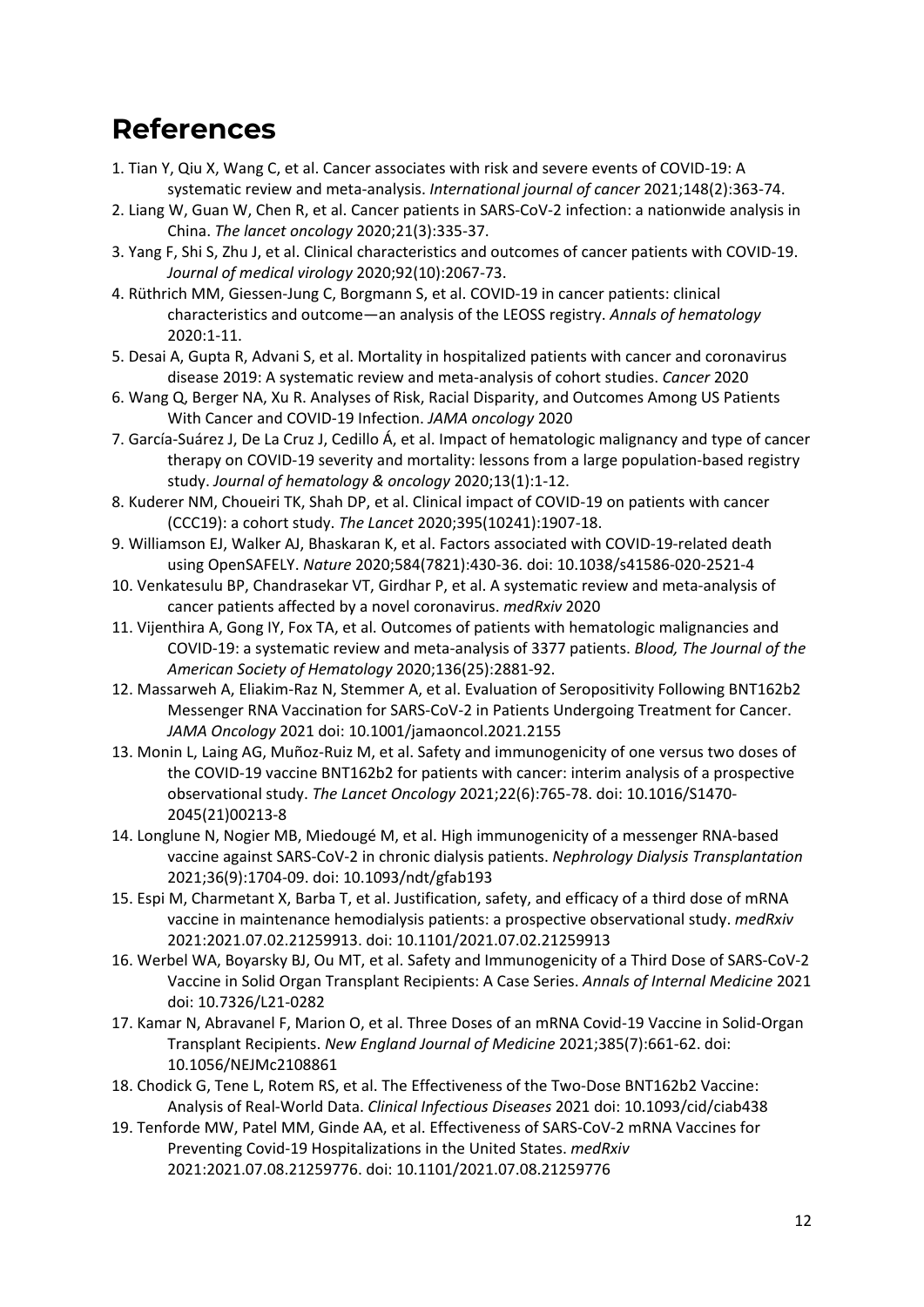- 20. Herishanu Y, Avivi I, Aharon A, et al. Efficacy of the BNT162b2 mRNA COVID-19 vaccine in patients with chronic lymphocytic leukemia. *Blood* 2021;137(23):3165-73. doi: 10.1182/blood.2021011568
- 21. Agha M, Blake M, Chilleo C, et al. Suboptimal response to COVID-19 mRNA vaccines in hematologic malignancies patients. *medRxiv* 2021:2021.04.06.21254949. doi: 10.1101/2021.04.06.21254949
- 22. Kamboj M, Hohl T, Vardhana S, et al. MSK COVID-19 VACCINE INTERIM GUIDELINES FOR CANCER PATIENTS.
- 23. Pollyea DA, Brown JM, Horning SJ. Utility of influenza vaccination for oncology patients. *Journal of clinical oncology* 2010;28(14):2481-90.
- 24. Keam B, Kim MK, Choi Y, et al. Optimal timing of influenza vaccination during 3‐week cytotoxic chemotherapy cycles. *Cancer* 2017;123(5):841-48.
- 25. UK Chemotherapy Board. Clinician Frequently Asked Questions (FAQs) and guidance on COVID-19 vaccine for patients receiving Systemic Anti-Cancer Therapy. *Available from: <https://wwwukchemotherapyboardorg/publications>* 2021
- 26. Waissengrin B, Agbarya A, Safadi E, et al. Short-term safety of the BNT162b2 mRNA COVID-19 vaccine in patients with cancer treated with immune checkpoint inhibitors. *The Lancet Oncology* 2021;22(5):581-83. doi: 10.1016/S1470-2045(21)00155-8
- 27. Failing JJ, Ho TP, Yadav S, et al. Safety of influenza vaccine in patients with cancer receiving pembrolizumab. *JCO oncology practice* 2020;16(7):e573-e80.
- 28. Chong CR, Park VJ, Cohen B, et al. Safety of inactivated influenza vaccine in cancer patients receiving immune checkpoint inhibitors. *Clinical Infectious Diseases* 2020;70(2):193-99.
- 29. Wijn DH, Groeneveld GH, Vollaard AM, et al. Influenza vaccination in patients with lung cancer receiving anti–programmed death receptor 1 immunotherapy does not induce immunerelated adverse events. *European journal of cancer* 2018;104:182-87.
- 30. Diefenbach C, Caro J, Koide A, et al. Impaired Humoral Immunity to SARS-CoV-2 Vaccination in Non-Hodgkin Lymphoma and CLL Patients. *medRxiv* 2021 doi: 10.1101/2021.06.02.21257804 [published Online First: 2021/06/09]
- 31. Chevallier P, Coste-Burel M, Le Bourgeois A, et al. Safety and immunogenicity of a first dose of SARS-CoV-2 mRNA vaccine in allogeneic hematopoietic stem-cells recipients. *eJHaem*;n/a(n/a) doi: **<https://doi.org/10.1002/jha2.242>**
- 32. Haematology Society of Australia and New Zealand. COVID-19 Vaccination in Haematology Patients: An Australia and New Zealand Consensus Position Statement. *[https://hsanzorgau/resources/Documents/News/Final%20COVID%20Vax%20in%20Haem](https://hsanzorgau/resources/Documents/News/Final%20COVID%20Vax%20in%20Haem%20Patients%202nd%20Feb%202021pdf) [%20Patients%202nd%20Feb%202021pdf](https://hsanzorgau/resources/Documents/News/Final%20COVID%20Vax%20in%20Haem%20Patients%202nd%20Feb%202021pdf)* 2021
- 33. Yap TA, Siu LL, Calvo E, et al. SARS-CoV-2 vaccination and phase 1 cancer clinical trials. *The Lancet Oncology* 2021;22(3):298-301. doi: **[https://doi.org/10.1016/S1470-2045\(21\)00017-6](https://doi.org/10.1016/S1470-2045(21)00017-6)**
- 34. British Lymphology Society. Consensus document on COVID-19 vaccination for patients with lymphoedema (Updated 25th May 2021). *<https://wwwtheblscom/public/uploads/documents/document-42621622017262pdf>* 2021
- 35. The Royal Australian and New Zealand College of Radiologists. The Royal Australian and New Zealand College of Radiologists Statement on Vaccine Induced Adenopathy (9 June 2021). **<https://www.ranzcr.com/our-work/coronavirus/position-statements-and-guidance>**, 2021.
- 36. Time to Screen. COVID-19 vaccination and breast screening [Available from: **[https://www.timetoscreen.nz/breast-screening/covid-19-breast-screening/covid-19](https://www.timetoscreen.nz/breast-screening/covid-19-breast-screening/covid-19-vaccination-and-breast-screening/) [vaccination-and-breast-screening/](https://www.timetoscreen.nz/breast-screening/covid-19-breast-screening/covid-19-vaccination-and-breast-screening/)** accessed 5 July 2021 2021.
- 37. Shirone N, Shinkai T, Yamane T, et al. Axillary lymph node accumulation on FDG-PET/CT after influenza vaccination. *Annals of Nuclear Medicine* 2012;26(3):248-52. doi: 10.1007/s12149-011-0568-x